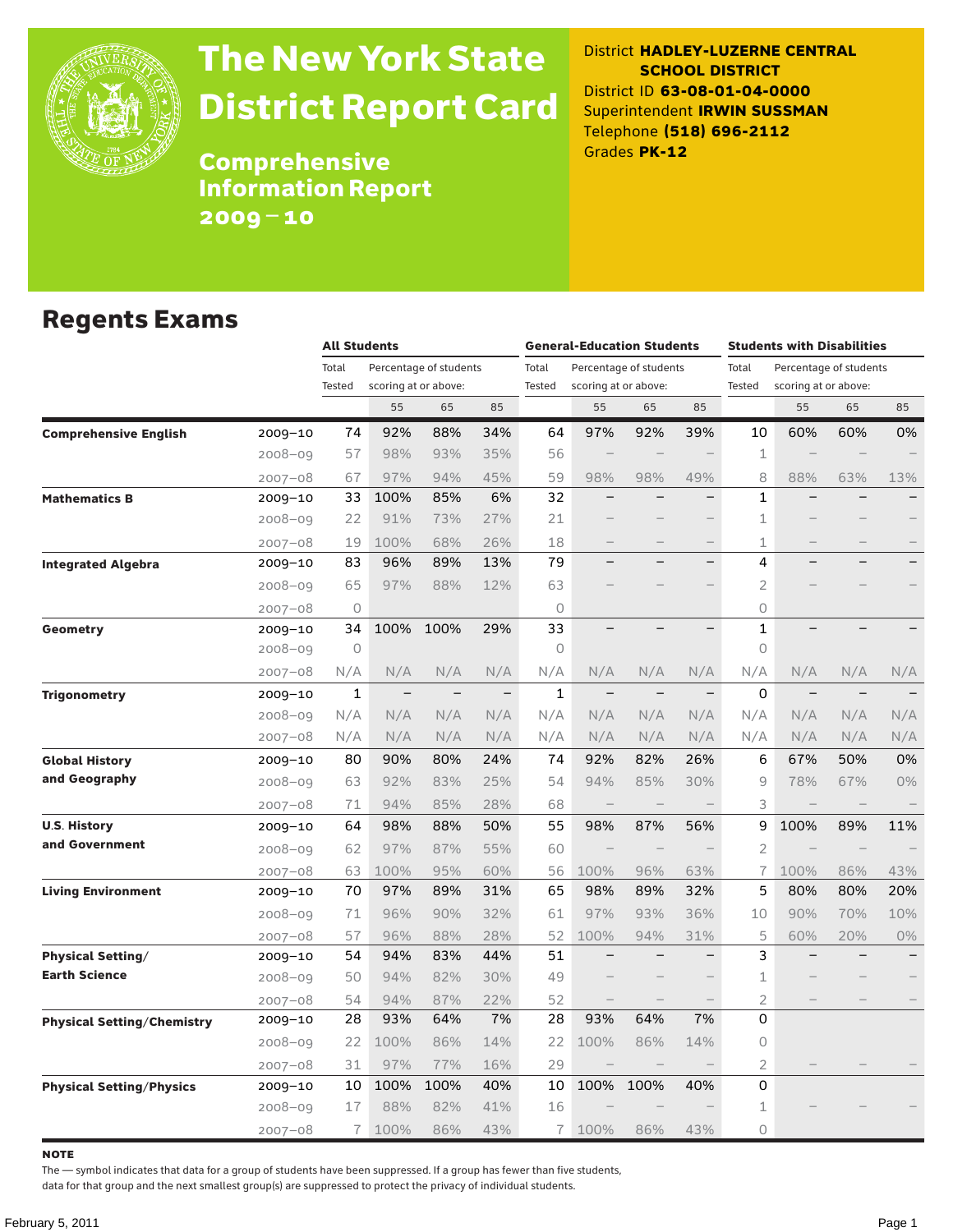### Regents Exams

|                              |             | <b>All Students</b> |      |                                                |     |                 |      |                                                |     | <b>General-Education Students Students with Disabilities</b> |                                                |    |    |  |
|------------------------------|-------------|---------------------|------|------------------------------------------------|-----|-----------------|------|------------------------------------------------|-----|--------------------------------------------------------------|------------------------------------------------|----|----|--|
|                              |             | Total<br>Tested     |      | Percentage of students<br>scoring at or above: |     | Total<br>Tested |      | Percentage of students<br>scoring at or above: |     | Total<br>Tested                                              | Percentage of students<br>scoring at or above: |    |    |  |
|                              |             |                     | 55   | 65                                             | 85  |                 | 55   | 65                                             | 85  |                                                              | 55                                             | 65 | 85 |  |
| <b>Comprehensive French</b>  | $2009 - 10$ | $\mathbf 0$         |      |                                                |     | 0               |      |                                                |     | $\Omega$                                                     |                                                |    |    |  |
|                              | $2008 - 09$ | 9                   | 100% | 100%                                           | 78% | 9               | 100% | 100%                                           | 78% | 0                                                            |                                                |    |    |  |
|                              | $2007 - 08$ | 11                  | 100% | 100%                                           | 64% | 11              | 100% | 100%                                           | 64% | 0                                                            |                                                |    |    |  |
| <b>Comprehensive German</b>  | $2009 - 10$ | 0                   |      |                                                |     | 0               |      |                                                |     | 0                                                            |                                                |    |    |  |
|                              | $2008 - 09$ | $\circ$             |      |                                                |     | 0               |      |                                                |     | $\circ$                                                      |                                                |    |    |  |
|                              | $2007 - 08$ | 0                   |      |                                                |     | 0               |      |                                                |     | 0                                                            |                                                |    |    |  |
| <b>Comprehensive Hebrew</b>  | $2009 - 10$ | 0                   |      |                                                |     | 0               |      |                                                |     | 0                                                            |                                                |    |    |  |
|                              | $2008 - 09$ | 0                   |      |                                                |     | 0               |      |                                                |     | 0                                                            |                                                |    |    |  |
|                              | $2007 - 08$ | 0                   |      |                                                |     | 0               |      |                                                |     | 0                                                            |                                                |    |    |  |
| <b>Comprehensive Italian</b> | $2009 - 10$ | 0                   |      |                                                |     | 0               |      |                                                |     | 0                                                            |                                                |    |    |  |
|                              | $2008 - 09$ | 0                   |      |                                                |     | 0               |      |                                                |     | 0                                                            |                                                |    |    |  |
|                              | $2007 - 08$ | 0                   |      |                                                |     | 0               |      |                                                |     | $\circ$                                                      |                                                |    |    |  |
| <b>Comprehensive Latin</b>   | $2009 - 10$ | 0                   |      |                                                |     | 0               |      |                                                |     | 0                                                            |                                                |    |    |  |
|                              | $2008 - 09$ | $\circ$             |      |                                                |     | 0               |      |                                                |     | 0                                                            |                                                |    |    |  |
|                              | $2007 - 08$ | $\circ$             |      |                                                |     | 0               |      |                                                |     | 0                                                            |                                                |    |    |  |
| <b>Comprehensive Spanish</b> | $2009 - 10$ | 14                  | 100% | 100%                                           | 21% | 14              | 100% | 100%                                           | 21% | 0                                                            |                                                |    |    |  |
|                              | $2008 - 09$ | 13                  | 100% | 100%                                           | 62% | 13              | 100% | 100%                                           | 62% | $\Omega$                                                     |                                                |    |    |  |
|                              | $2007 - 08$ | $12 \overline{ }$   | 100% | 100%                                           | 67% | 10              |      |                                                |     | $\overline{2}$                                               |                                                |    |    |  |

#### **NOTE**

The — symbol indicates that data for a group of students have been suppressed. If a group has fewer than five students,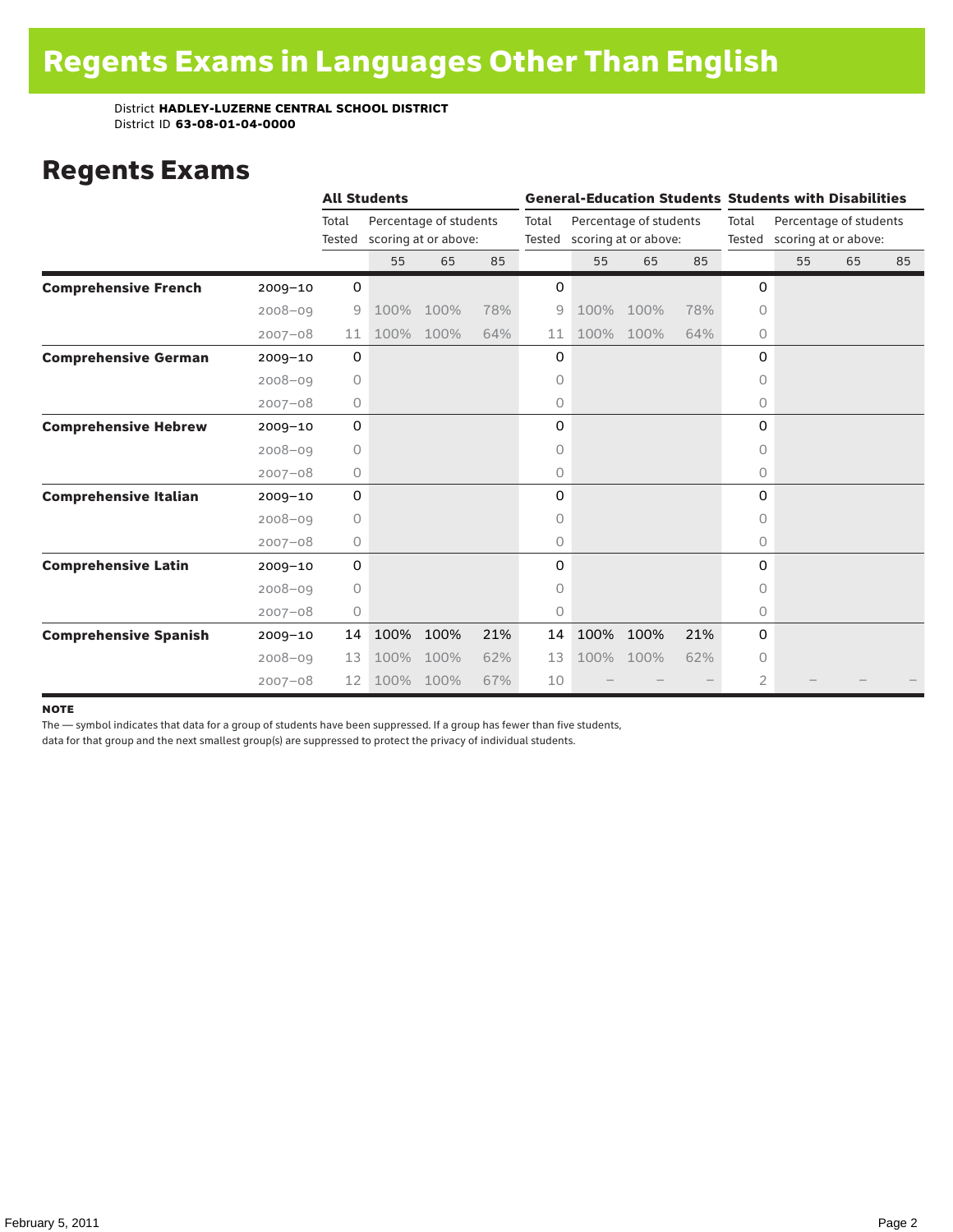# Regents Competency Tests

|                       |             | <b>All Students</b> |                  |                     | <b>General-Education Students Students with Disabilities</b> |                     |                  |
|-----------------------|-------------|---------------------|------------------|---------------------|--------------------------------------------------------------|---------------------|------------------|
|                       |             | <b>Total Tested</b> | Percent Passing: | <b>Total Tested</b> | Percent Passing:                                             | <b>Total Tested</b> | Percent Passing: |
| <b>Mathematics</b>    | $2009 - 10$ | 8                   | 50%              | 0                   |                                                              | 8                   | 50%              |
|                       | $2008 - 09$ | 8                   | 75%              | 0                   |                                                              | 8                   | 75%              |
|                       | $2007 - 08$ | 4                   |                  | 0                   |                                                              | 4                   |                  |
| <b>Science</b>        | $2009 - 10$ | 4                   |                  | 0                   |                                                              | 4                   |                  |
|                       | $2008 - 09$ | 5                   | 60%              | 0                   |                                                              | 5                   | 60%              |
|                       | $2007 - 08$ | 5                   | 60%              | 0                   |                                                              | 5                   | 60%              |
| <b>Reading</b>        | 2009-10     | 10                  | 40%              | 0                   |                                                              | 10                  | 40%              |
|                       | $2008 - 09$ | 9                   | 67%              | 0                   |                                                              | 9                   | 67%              |
|                       | $2007 - 08$ | 18                  | 50%              | 1                   |                                                              | 17                  |                  |
| <b>Writing</b>        | $2009 - 10$ | $\overline{7}$      | 71%              | 0                   |                                                              | $\overline{1}$      | 71%              |
|                       | $2008 - 09$ | 3                   |                  | 0                   |                                                              | 3                   |                  |
|                       | $2007 - 08$ | 8                   | 88%              | 0                   |                                                              | 8                   | 88%              |
| <b>Global Studies</b> | 2009-10     | 5                   | 20%              | 0                   |                                                              | 5                   | 20%              |
|                       | $2008 - 09$ | 5                   | 60%              | 0                   |                                                              | 5                   | 60%              |
|                       | $2007 - 08$ | 6                   | 100%             | 0                   |                                                              | 6                   | 100%             |
| <b>U.S. History</b>   | 2009-10     | 1                   |                  | 0                   |                                                              | 1                   |                  |
| and Government        | $2008 - 09$ | Ω                   |                  | Ω                   |                                                              | $\bigcap$           |                  |
|                       | $2007 - 08$ | 2                   |                  | 0                   |                                                              | 2                   |                  |

#### **NOTE**

The — symbol indicates that data for a group of students have been suppressed. If a group has fewer than five students,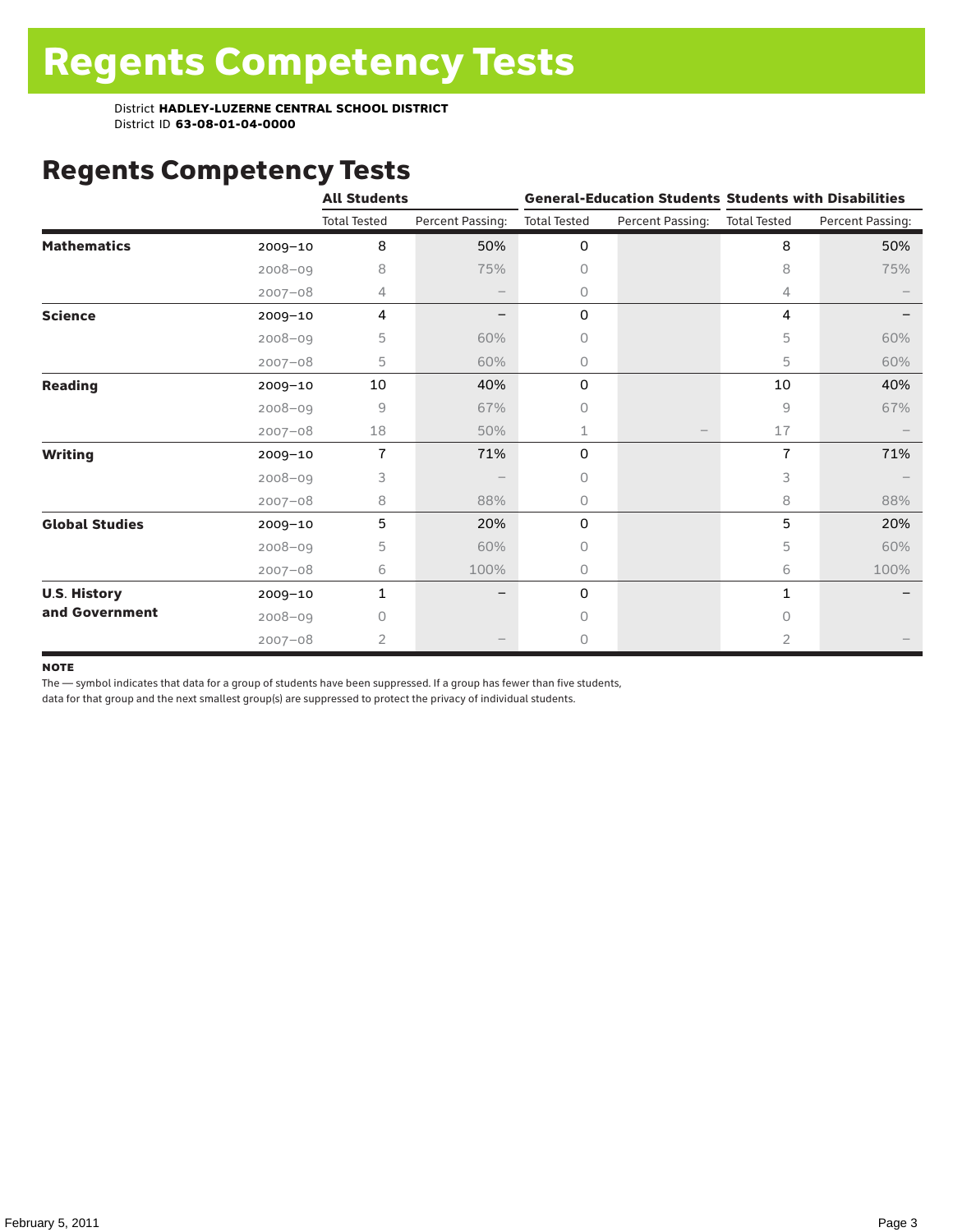# Second Language Proficiency Examinations

|                |             | <b>All Students</b> |                  |                     |                  | <b>General-Education Students Students with Disabilities</b> |                  |  |  |
|----------------|-------------|---------------------|------------------|---------------------|------------------|--------------------------------------------------------------|------------------|--|--|
|                |             | <b>Total Tested</b> | Percent Passing: | <b>Total Tested</b> | Percent Passing: | <b>Total Tested</b>                                          | Percent Passing: |  |  |
| <b>French</b>  | $2009 - 10$ | 15                  | 93%              | 15                  | 93%              | 0                                                            |                  |  |  |
|                | $2008 - 09$ | 0                   |                  | 0                   |                  | $\Omega$                                                     |                  |  |  |
|                | $2007 - 08$ | 0                   |                  | 0                   |                  | 0                                                            |                  |  |  |
| German         | $2009 - 10$ | 0                   |                  | 0                   |                  | 0                                                            |                  |  |  |
|                | $2008 - 09$ | Ω                   |                  | Ω                   |                  | 0                                                            |                  |  |  |
|                | $2007 - 08$ | 0                   |                  | 0                   |                  | $\Omega$                                                     |                  |  |  |
| <b>Italian</b> | $2009 - 10$ | 0                   |                  | 0                   |                  | $\Omega$                                                     |                  |  |  |
|                | $2008 - 09$ | 0                   |                  | 0                   |                  | 0                                                            |                  |  |  |
|                | $2007 - 08$ | Ω                   |                  | 0                   |                  | $\bigcap$                                                    |                  |  |  |
| Latin          | 2009-10     | $\Omega$            |                  | 0                   |                  | 0                                                            |                  |  |  |
|                | $2008 - 09$ | O                   |                  | Ω                   |                  | $\bigcap$                                                    |                  |  |  |
|                | $2007 - 08$ | 0                   |                  | 0                   |                  | 0                                                            |                  |  |  |
| <b>Spanish</b> | 2009-10     | 17                  | 100%             | 17                  | 100%             | 0                                                            |                  |  |  |
|                | $2008 - 09$ | 0                   |                  | 0                   |                  | $\Omega$                                                     |                  |  |  |
|                | $2007 - 08$ | $\Omega$            |                  | 0                   |                  | $\Omega$                                                     |                  |  |  |

#### **NOTE**

The — symbol indicates that data for a group of students have been suppressed. If a group has fewer than five students,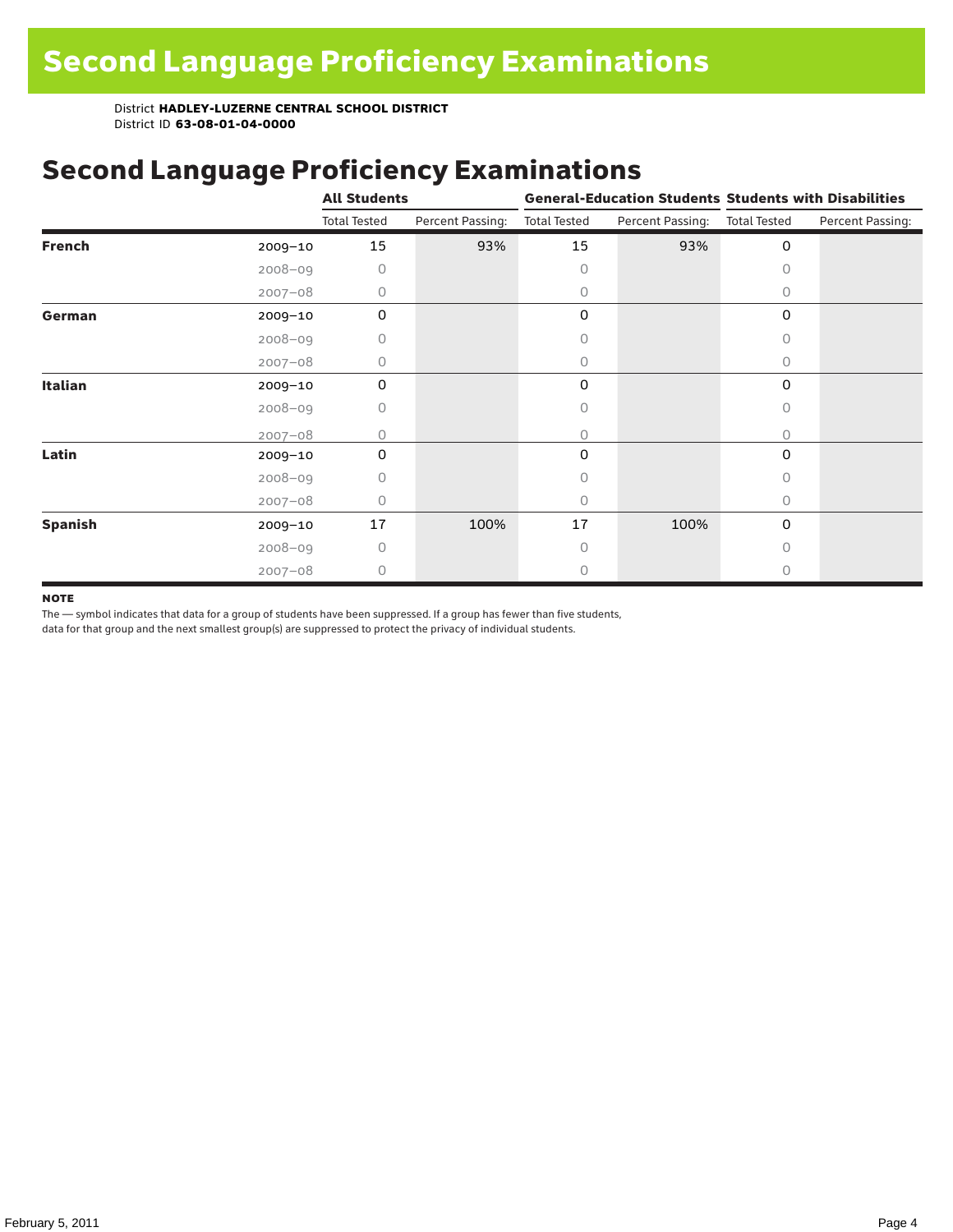### New York State English as a Second Language Achievement Test (NYSESLAT)

|                  |             | <b>All Students</b> |  |                                   |  | <b>General-Education Students</b> |              |  |                                   |  | <b>Students with Disabilities</b> |            |  |                                   |       |
|------------------|-------------|---------------------|--|-----------------------------------|--|-----------------------------------|--------------|--|-----------------------------------|--|-----------------------------------|------------|--|-----------------------------------|-------|
|                  |             | Total               |  | Percent of students scoring       |  |                                   | Total        |  | Percent of students scoring       |  |                                   | Total      |  | Percent of students scoring       |       |
|                  |             |                     |  | Tested in each performance level: |  |                                   |              |  | Tested in each performance level: |  |                                   |            |  | Tested in each performance level: |       |
|                  |             |                     |  | Begin. Interm. Adv.               |  | Prof.                             |              |  | Begin. Interm. Adv.               |  | Prof.                             |            |  | Begin. Interm. Adv.               | Prof. |
| <b>Listening</b> | 2009-10     | 0                   |  |                                   |  |                                   | 0            |  |                                   |  |                                   | 0          |  |                                   |       |
| and Speaking     | 2008-09     | 0                   |  |                                   |  |                                   | 0            |  |                                   |  |                                   | 0          |  |                                   |       |
| $(Grades K-1)$   | $2007 - 08$ | $\mathbf 1$         |  |                                   |  |                                   | 1            |  |                                   |  |                                   | $\circ$    |  |                                   |       |
| <b>Reading</b>   | $2009 - 10$ | 0                   |  |                                   |  |                                   | 0            |  |                                   |  |                                   | 0          |  |                                   |       |
| and Writing      | $2008 - 09$ | 0                   |  |                                   |  |                                   | 0            |  |                                   |  |                                   | 0          |  |                                   |       |
| $(Grades K-1)$   | $2007 - 08$ | $\mathbf 1$         |  |                                   |  |                                   | 1            |  |                                   |  |                                   | 0          |  |                                   |       |
| <b>Listening</b> | 2009-10     | 0                   |  |                                   |  |                                   | 0            |  |                                   |  |                                   | 0          |  |                                   |       |
| and Speaking     | $2008 - 09$ | 0                   |  |                                   |  |                                   | 0            |  |                                   |  |                                   | $\circ$    |  |                                   |       |
| $(Grades 2-4)$   | $2007 - 08$ | 0                   |  |                                   |  |                                   | 0            |  |                                   |  |                                   | $\circ$    |  |                                   |       |
| <b>Reading</b>   | 2009-10     | 0                   |  |                                   |  |                                   | 0            |  |                                   |  |                                   | 0          |  |                                   |       |
| and Writing      | $2008 - 09$ | 0                   |  |                                   |  |                                   | 0            |  |                                   |  |                                   | 0          |  |                                   |       |
| (Grades $2-4$ )  | $2007 - 08$ | 0                   |  |                                   |  |                                   | 0            |  |                                   |  |                                   | 0          |  |                                   |       |
| <b>Listening</b> | $2009 - 10$ | $\mathbf{1}$        |  |                                   |  |                                   | 1            |  |                                   |  |                                   | 0          |  |                                   |       |
| and Speaking     | $2008 - 09$ | 0                   |  |                                   |  |                                   | 0            |  |                                   |  |                                   | $\circ$    |  |                                   |       |
| $(Grades 5-6)$   | $2007 - 08$ | 0                   |  |                                   |  |                                   | 0            |  |                                   |  |                                   | $\circ$    |  |                                   |       |
| <b>Reading</b>   | 2009-10     | $\mathbf{1}$        |  |                                   |  |                                   | $\mathbf{1}$ |  |                                   |  |                                   | 0          |  |                                   |       |
| and Writing      | $2008 - 09$ | 0                   |  |                                   |  |                                   | 0            |  |                                   |  |                                   | 0          |  |                                   |       |
| $(Grades 5-6)$   | $2007 - 08$ | 0                   |  |                                   |  |                                   | 0            |  |                                   |  |                                   | $\bigcirc$ |  |                                   |       |
| <b>Listening</b> | 2009-10     | 0                   |  |                                   |  |                                   | 0            |  |                                   |  |                                   | 0          |  |                                   |       |
| and Speaking     | $2008 - 09$ | 0                   |  |                                   |  |                                   | 0            |  |                                   |  |                                   | $\circ$    |  |                                   |       |
| $(Grades 7-8)$   | $2007 - 08$ | 0                   |  |                                   |  |                                   | 0            |  |                                   |  |                                   | 0          |  |                                   |       |
| <b>Reading</b>   | 2009-10     | 0                   |  |                                   |  |                                   | 0            |  |                                   |  |                                   | 0          |  |                                   |       |
| and Writing      | $2008 - 09$ | 0                   |  |                                   |  |                                   | 0            |  |                                   |  |                                   | 0          |  |                                   |       |
| $(Grades 7-8)$   | $2007 - 08$ | $\bigcirc$          |  |                                   |  |                                   | 0            |  |                                   |  |                                   | $\bigcirc$ |  |                                   |       |
| <b>Listening</b> | 2009-10     | 0                   |  |                                   |  |                                   | 0            |  |                                   |  |                                   | 0          |  |                                   |       |
| and Speaking     | $2008 - 09$ | 0                   |  |                                   |  |                                   | 0            |  |                                   |  |                                   | $\circ$    |  |                                   |       |
| $(Grades g-12)$  | $2007 - 08$ | 0                   |  |                                   |  |                                   | 0            |  |                                   |  |                                   | $\circ$    |  |                                   |       |
| <b>Reading</b>   | 2009-10     | 0                   |  |                                   |  |                                   | 0            |  |                                   |  |                                   | 0          |  |                                   |       |
| and Writing      | $2008 - 09$ | 0                   |  |                                   |  |                                   | 0            |  |                                   |  |                                   | 0          |  |                                   |       |
| $(Grades g-12)$  | $2007 - 08$ | 0                   |  |                                   |  |                                   | 0            |  |                                   |  |                                   | 0          |  |                                   |       |

#### **NOTE**

The — symbol indicates that data for a group of students have been suppressed. If a group has fewer than five students,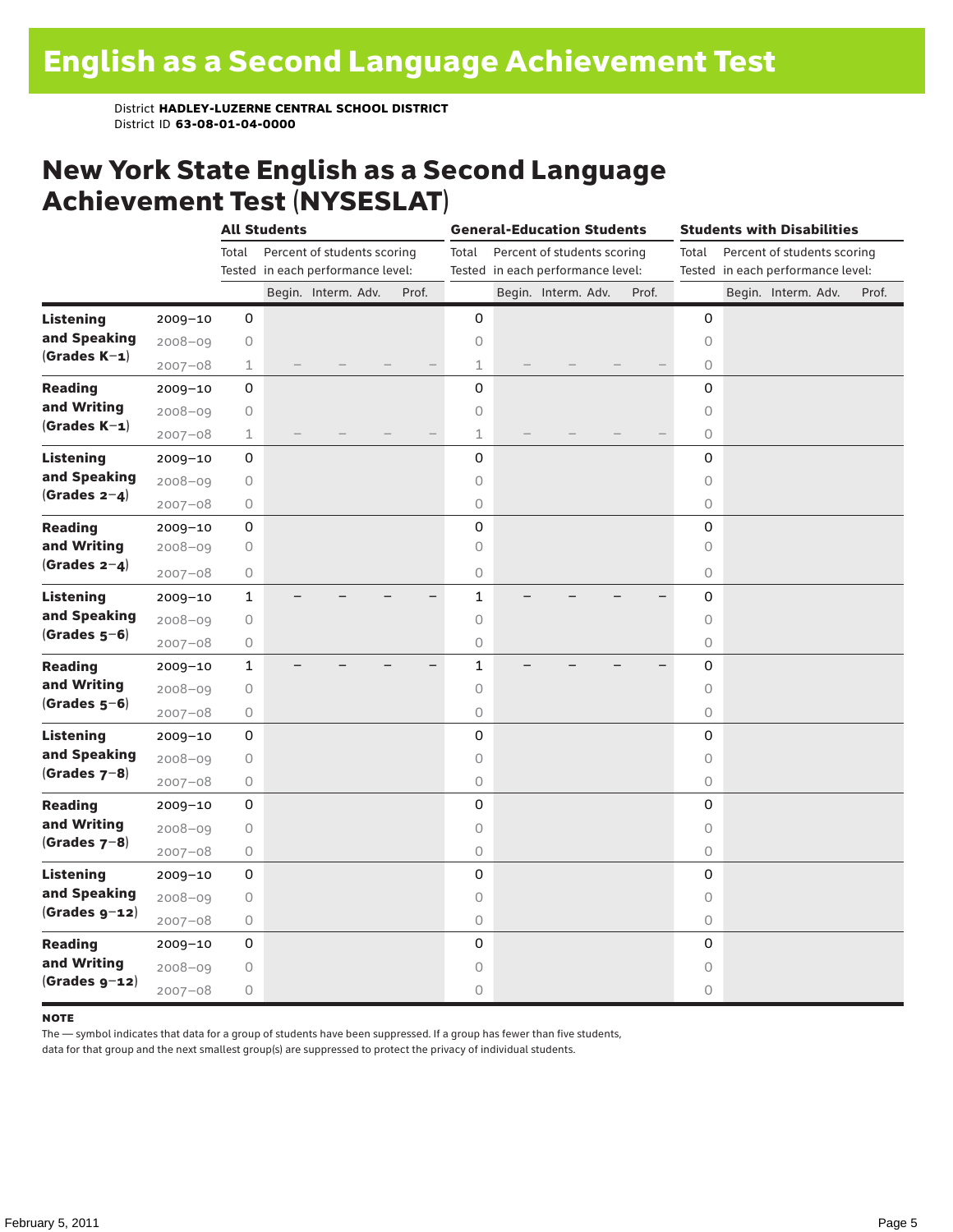### Statewide 2008–09 Results on the National Assessment of Educational Progress (NAEP)

|                            | % Below Basic | % Basic | % Proficient | % Advanced |  |
|----------------------------|---------------|---------|--------------|------------|--|
| <b>Grade 4 Reading</b>     | 29%           | 35%     | 27%          | 9%         |  |
| <b>Grade 8 Reading</b>     | 25%           | 41%     | 30%          | 3%         |  |
| <b>Grade 4 Mathematics</b> | 17%           | 43%     | 35%          | 5%         |  |
| <b>Grade 8 Mathematics</b> | 27%           | 39%     | 26%          | 8%         |  |

### Statewide 2008–09 NAEP Participation Rates for LEP Students and Students with Disabilities

|                                   | <b>Participation Rate</b> |
|-----------------------------------|---------------------------|
| <b>Grade 4 Reading</b>            |                           |
| Limited English Proficient        | 78%                       |
| <b>Students with Disabilities</b> | 69%                       |
| <b>Grade 8 Reading</b>            |                           |
| Limited English Proficient        | 53%                       |
| <b>Students with Disabilities</b> | 61%                       |
| <b>Grade 4 Mathematics</b>        |                           |
| Limited English Proficient        | 90%                       |
| <b>Students with Disabilities</b> | 88%                       |
| <b>Grade 8 Mathematics</b>        |                           |
| Limited English Proficient        | 80%                       |
| <b>Students with Disabilities</b> | 82%                       |

#### **NOTE**

The National Assessment of Educational Progress (NAEP), developed in 1969, is a nationally representative assessment of the performance of United States' students in mathematics, reading, science, writing, the arts, civics, economics, geography, and U.S. history. Teachers, principals, parents, policymakers, and researchers use NAEP results to assess progress and develop ways to improve education in the United States.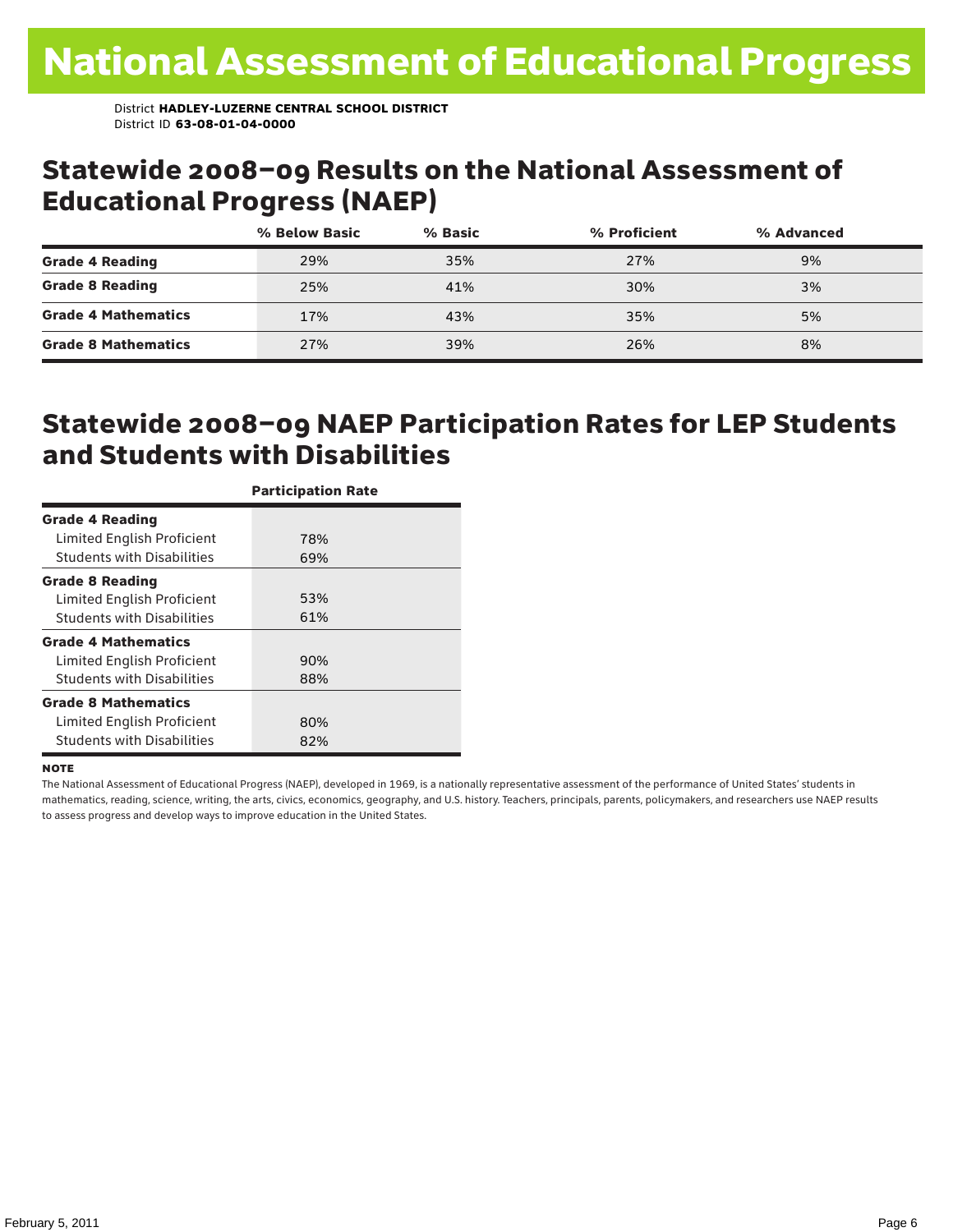# Elementary/Middle-Level Social Studies 2009–10

|                            | <b>All Students</b> |                                                    |     |     |       | <b>General-Education Students</b>                  |    |     |     |       | <b>Students with Disabilities</b>                  |     |     |     |                |  |
|----------------------------|---------------------|----------------------------------------------------|-----|-----|-------|----------------------------------------------------|----|-----|-----|-------|----------------------------------------------------|-----|-----|-----|----------------|--|
|                            | Total               | Percentage of students<br>Tested scoring at level: |     |     | Total | Percentage of students<br>Tested scoring at level: |    |     |     | Total | Percentage of students<br>Tested scoring at level: |     |     |     |                |  |
|                            |                     |                                                    |     |     | 4     |                                                    |    |     |     |       |                                                    |     |     |     | $\overline{4}$ |  |
| <b>Elementary</b><br>Level | 60                  | 8%                                                 | 2%  | 57% | 33%   | 50                                                 | 6% | 0%  | 54% | 40%   | 10                                                 | 20% | 10% | 70% | 0%             |  |
| <b>Middle Level</b>        | 84                  | 2%                                                 | 19% | 43% | 36%   | 72                                                 | 1% | 13% | 44% | 42%   | 12                                                 | 8%  | 58% | 33% | 0%             |  |

### 2006 Total Cohort Performance on Regents Exams After Four Years

|                                        | <b>All Students</b>    |    |                                                                 |     |  | <b>General-Education Students</b> |                                    |     |              |  | <b>Students with Disabilities</b>                           |           |     |              |  |
|----------------------------------------|------------------------|----|-----------------------------------------------------------------|-----|--|-----------------------------------|------------------------------------|-----|--------------|--|-------------------------------------------------------------|-----------|-----|--------------|--|
|                                        | Cohort<br>$\circ$<br>面 |    | Percentage of<br>students scoring:<br>65-84 85-100<br>$55 - 64$ |     |  |                                   | Percentage of<br>students scoring: |     |              |  | Cohort<br>⋍<br>Percentage of<br>5<br>문<br>students scoring: |           |     |              |  |
|                                        |                        |    |                                                                 |     |  |                                   | $55 - 64$                          |     | 65-84 85-100 |  |                                                             | $55 - 64$ |     | 65-84 85-100 |  |
| <b>Global History</b><br>and Geography | 72                     | 7% | 46%                                                             | 26% |  | 64                                | 6%                                 | 50% | 30%          |  | 8                                                           | 13%       | 13% | 0%           |  |
| <b>U.S. History</b><br>and Government  | 72                     | 7% | 26%                                                             | 42% |  | 64                                | 6%                                 | 30% | 47%          |  | 8                                                           | 13%       | 0%  | 0%           |  |
| <b>Science</b>                         | 72                     | 3% | 60%                                                             | 21% |  | 64                                | 2%                                 | 64% | 23%          |  | 8                                                           | 13%       | 25% | 0%           |  |

# New York State Alternate Assessments (NYSAA) 2009–10

|                         | <b>All Students</b> |                                                |               |   |   |  |  |  |  |  |  |
|-------------------------|---------------------|------------------------------------------------|---------------|---|---|--|--|--|--|--|--|
|                         | Total               | Number of students scoring<br>Tested at Level: |               |   |   |  |  |  |  |  |  |
|                         |                     | 1                                              | $\mathcal{P}$ | 3 | 4 |  |  |  |  |  |  |
| <b>Elementary Level</b> |                     |                                                |               |   |   |  |  |  |  |  |  |
| Social Studies          | 0                   |                                                |               |   |   |  |  |  |  |  |  |
| <b>Middle Level</b>     |                     |                                                |               |   |   |  |  |  |  |  |  |
| Social Studies          | $\overline{2}$      |                                                |               |   |   |  |  |  |  |  |  |
| <b>Secondary Level</b>  |                     |                                                |               |   |   |  |  |  |  |  |  |
| English Language Arts   | O                   |                                                |               |   |   |  |  |  |  |  |  |
| <b>Mathematics</b>      | Ω                   |                                                |               |   |   |  |  |  |  |  |  |
| Social Studies          | O                   |                                                |               |   |   |  |  |  |  |  |  |
| Science                 | 0                   |                                                |               |   |   |  |  |  |  |  |  |

The New York State Alternate Assessment (NYSAA) is for students with severe cognitive disabilities. Results for students taking the NYSAA in English language arts, mathematics, and science at the elementary and middle levels are available in the *Accountability and Overview Report* part of *The New York State Report Card*.

The — symbol indicates that data for a group of students have been suppressed. If a group has fewer than five students, data for that group and the next smallest group(s) are suppressed to protect the privacy of individual students.

**NOTE**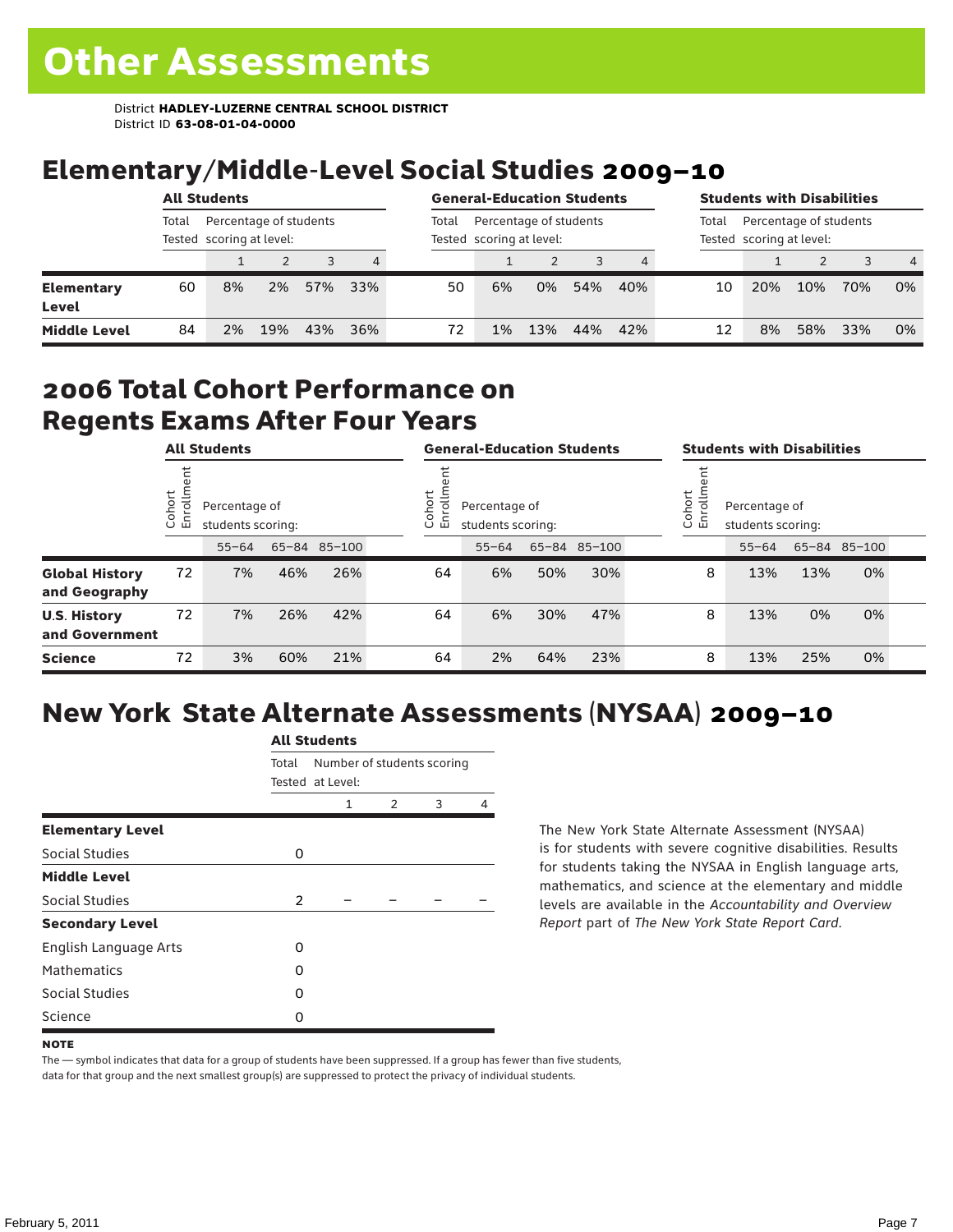# High School Completers

|                                    |             | <b>All Students</b>   |                            |                       | <b>General-Education Students</b> | <b>Students with Disabilities</b> |                            |
|------------------------------------|-------------|-----------------------|----------------------------|-----------------------|-----------------------------------|-----------------------------------|----------------------------|
|                                    |             | Number<br>of Students | Percentage<br>of Graduates | Number<br>of Students | Percentage<br>of Graduates        | Number<br>of Students             | Percentage<br>of Graduates |
| <b>Total Graduates</b>             | $2009 - 10$ | 52                    |                            | 50                    |                                   | 2                                 |                            |
|                                    | $2008 - 09$ | 67                    |                            | 61                    |                                   | 6                                 |                            |
|                                    | $2007 - 08$ | 76                    |                            | 66                    |                                   | 10                                |                            |
| <b>Receiving a Regents Diploma</b> | $2009 - 10$ | 43                    | 83%                        | 43                    | 86%                               | $\Omega$                          | 0%                         |
|                                    | $2008 - 09$ | 60                    | 90%                        | 56                    | 92%                               | 4                                 | 67%                        |
|                                    | $2007 - 08$ | 55                    | 72%                        | 54                    | 82%                               | $\mathbf{1}$                      | 10%                        |
| <b>Receiving a Regents Diploma</b> | $2009 - 10$ | 13                    | 25%                        | 13                    | 26%                               | 0                                 | 0%                         |
| with Advanced Designation          | $2008 - 09$ | 19                    | 28%                        | 17                    | 28%                               | $\overline{2}$                    | 33%                        |
|                                    | $2007 - 08$ | 20                    | 26%                        | 20                    | 30%                               | $\bigcap$                         | $0\%$                      |
| <b>Receiving an</b>                | $2009 - 10$ | 2                     | N/A                        | 0                     |                                   | 2                                 | N/A                        |
| <b>Individualized Education</b>    | $2008 - 09$ | O                     |                            | 0                     |                                   | 0                                 |                            |
| Program (IEP) Diploma              | $2007 - 08$ | 3                     | N/A                        | 0                     |                                   | 3                                 | N/A                        |

NOTE Students receiving Regents diplomas and Regents diplomas with advanced designation are considered graduates; recipients of IEP diplomas are not.

# High School Noncompleters

|                              |             | <b>All Students</b>   |                           |                       | <b>General-Education Students</b> | <b>Students with Disabilities</b> |                           |
|------------------------------|-------------|-----------------------|---------------------------|-----------------------|-----------------------------------|-----------------------------------|---------------------------|
|                              |             | Number<br>of Students | Percentage<br>of Students | Number<br>of Students | Percentage<br>of Students         | Number<br>of Students             | Percentage<br>of Students |
| <b>Dropped Out</b>           | $2009 - 10$ | 3                     | 1%                        | 3                     | 1%                                | 0                                 | 0%                        |
|                              | $2008 - 09$ | 12                    | 3%                        | 11                    | 3%                                |                                   | 2%                        |
|                              | $2007 - 08$ | 8                     | 2%                        | 4                     | $1\%$                             | 4                                 | 6%                        |
| <b>Entered Approved High</b> | $2009 - 10$ | 9                     | 2%                        | 5                     | 2%                                | 4                                 | 6%                        |
| <b>School Equivalency</b>    | $2008 - 09$ | 2                     | $1\%$                     | 2                     | $1\%$                             | 0                                 | $0\%$                     |
| <b>Preparation Program</b>   | $2007 - 08$ | 17                    | 4%                        | 13                    | 4%                                | 4                                 | 6%                        |
| <b>Total Noncompleters</b>   | $2009 - 10$ | 12                    | 3%                        | 8                     | 2%                                | 4                                 | 6%                        |
|                              | $2008 - 09$ | 14                    | 4%                        | 13                    | 4%                                | 1                                 | 2%                        |
|                              | $2007 - 08$ | 25                    | 6%                        | 17                    | 5%                                | 8                                 | 12%                       |

# Post-secondary Plans of 2009–10 Completers

|                                | <b>All Students</b>   |                           | <b>General-Education Students</b> |                           | <b>Students with Disabilities</b> |                           |
|--------------------------------|-----------------------|---------------------------|-----------------------------------|---------------------------|-----------------------------------|---------------------------|
|                                | Number<br>of Students | Percentage<br>of Students | Number<br>of Students             | Percentage<br>of Students | Number<br>of Students             | Percentage<br>of Students |
| To 4-year College              | 9                     | 17%                       | 9                                 | 18%                       | 0                                 | 0%                        |
| To 2-year College              | 27                    | 50%                       | 26                                | 52%                       |                                   | 25%                       |
| <b>To Other Post-secondary</b> |                       | 4%                        | 2                                 | 4%                        | 0                                 | 0%                        |
| <b>To the Military</b>         | 3                     | 6%                        | 3                                 | 6%                        | 0                                 | 0%                        |
| <b>To Employment</b>           | 11                    | 20%                       | 10                                | 20%                       |                                   | 25%                       |
| <b>To Adult Services</b>       | っ                     | 4%                        | 0                                 | 0%                        |                                   | 50%                       |
| <b>To Other Known Plans</b>    | 0                     | 0%                        | $\Omega$                          | 0%                        | O                                 | 0%                        |
| <b>Plan Unknown</b>            |                       | 0%                        | 0                                 | 0%                        | 0                                 | 0%                        |